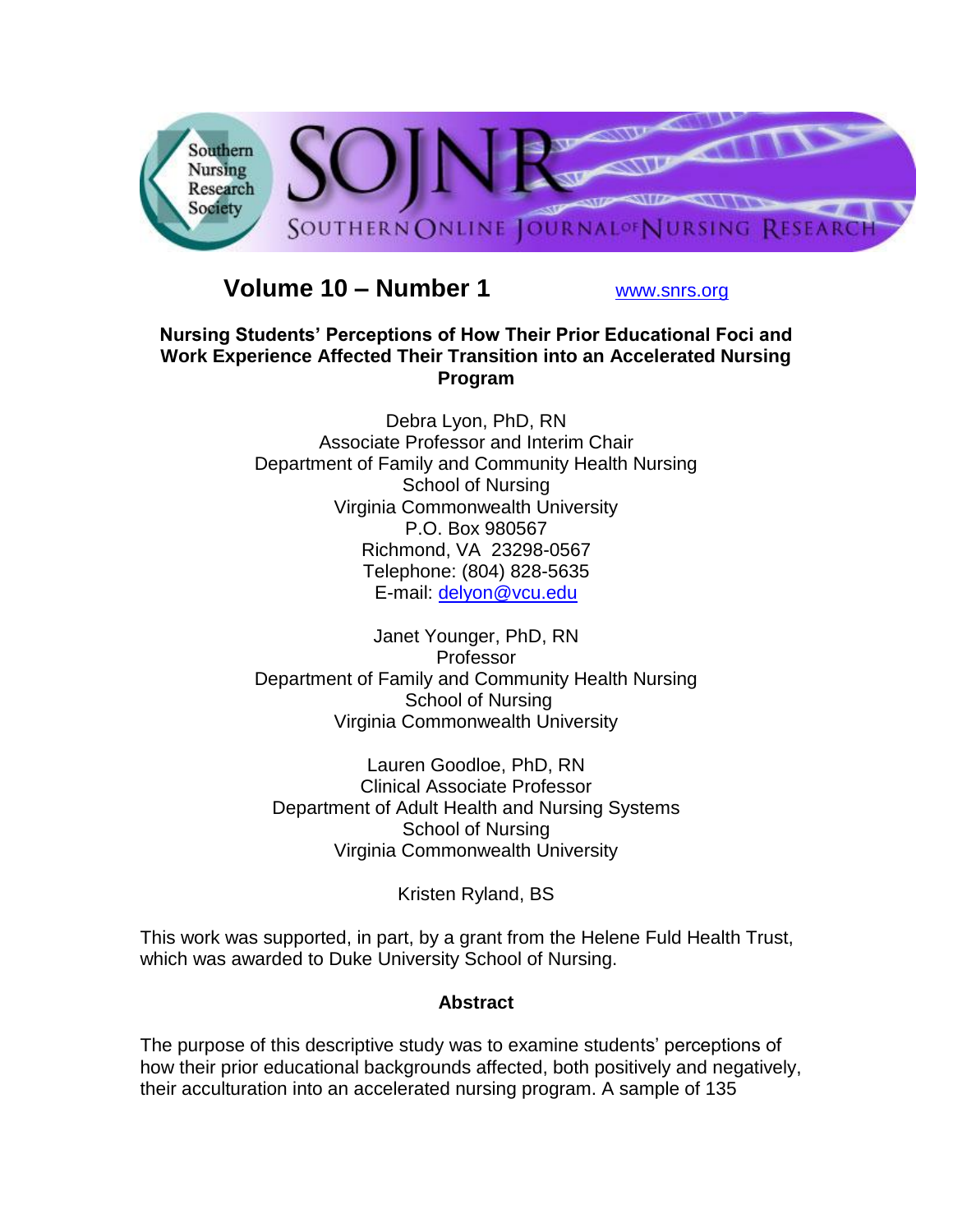accelerated nursing students from a school of nursing in a research intensive university in the mid-Atlantic region participated in this descriptive study. A 35 item survey was developed by the research team to examine the perceptions of accelerated students regarding the effect their educational background and work experience had on their ease of learning and educational and clinical performance in nursing school. The majority of participants were Caucasian females under the age of 30. Prior educational foci were predominately health science, social science, basic science, and humanities. Responses revealed that students perceived differing levels of difficulty in early nursing classes, with health science and basic science majors having an easier transition into nursing courses than students with other undergraduate degrees. However, students from non-science backgrounds identified important elements of their prior education and experiences that affected their educational and clinical performance in nursing school. With an increased understanding of how the levels of work experience and diverse disciplinary perspectives of students entering accelerated programs inform learning, nurse educators can develop educational strategies that address accelerated students' specific concerns, enhance their learning experience, and strengthen the outcomes of accelerated nursing programs.

**Keywords:** Nursing education, accelerated nursing student

**Acknowledgement:** Funding for this study was received by a grant from the Helene Fuld Foundation.

# **Nursing Students' Perceptions of How Their Prior Educational Foci and Work Experience Affected Their Transition into an Accelerated Nursing Program**

### **Introductory Statement**

Because many students who enter accelerated nursing programs come from diverse educational backgrounds and have varied levels of work experience, this article examines how the students' perceptions of their educational backgrounds and work experience affect, both positively and negatively, their acculturation into an accelerated nursing programs.

### **Research Question**

How do students in accelerated nursing programs perceive and describe their transition from diverse educational backgrounds and varied levels of work experience into an accelerated nursing educational program? The purpose of this question is to gather information to inform the design of educational programs for accelerated students to maximize their assimilation of a nursing curriculum, and, ultimately, to integrate the perspectives of their prior educational foci and nursing education for enhanced health care.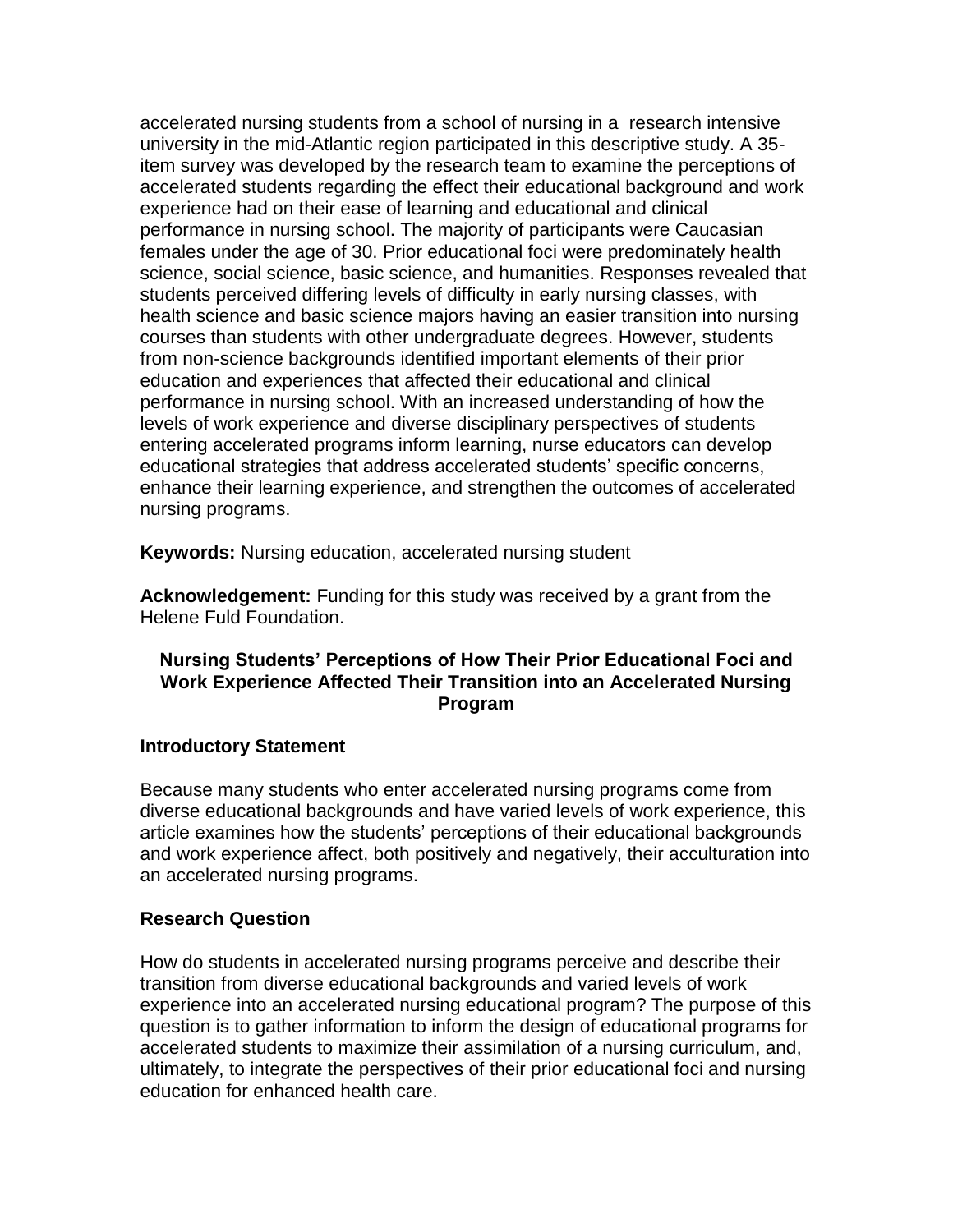## **Background**

For more than 30 years, accelerated nursing degree programs for students with degrees in other disciplines have provided individuals an educational option for quick entry into the nursing profession.**[1](http://snrs.org/publications/SOJNR_articles2/n)** Over the past 18 years, accelerated entry programs in nursing have proliferated in the United States. For example, in 1990 there were 31 accelerated baccalaureate programs and 12 generic master's programs offered throughout the country.**[2](http://snrs.org/publications/SOJNR_articles2/n)** By 2008 there were 218 accelerated baccalaureate programs and 57 accelerated master's programs offered at nationwide nursing schools.**[3](http://snrs.org/publications/SOJNR_articles2/n)** The number of students enrolled in accelerated nursing degree programs and the number of subsequent graduates also have significantly increased over the past several years. In 2008 more than 11,000 students (compared to 6,090 students in 2004) were enrolled in accelerated baccalaureate programs, and over 6,800 students graduated (compared to 2,422 graduates in 2004).**[3](http://snrs.org/publications/SOJNR_articles2/n)** Likewise, in 2008 4,577 students (compared to 4,303 students in 2007) were enrolled in accelerated master's degree nursing programs, and 1,177 students graduated (compared to 1,032 graduates in 2007).**[3](http://snrs.org/publications/SOJNR_articles2/n)**

Currently in the United States, accelerated nursing programs educate a significant percentage of baccalaureate and master's prepared nurses and include students with noteworthy demographic characteristics. In a nationally representative study of the socio-demographic characteristics of accelerated baccalaureate nursing students from 20 private institutions and five public institutions, the majority of students were young to middle-aged adults with multiple responsibilities that may have included employment, childcare, and financial obligations.**[4](http://snrs.org/publications/SOJNR_articles2/n)** While a single, Caucasian female under 30 years old and with no children was the most common demographic profile of accelerated baccalaureate nursing students, there was an increase in male students compared to previous researchers' findings. 17.5% were male, which reflects a higher percentage than the 10.8% male enrollment found in a similar study performed by Wu and Connelly[.](http://snrs.org/publications/SOJNR_articles2/n)**<sup>5</sup>** A recent review of accelerated programs concluded that while Caucasian women younger than 30 years old were the predominant demographic, the accelerated programs student populations are still more diverse than those in traditional nursing programs.**[6](http://snrs.org/publications/SOJNR_articles2/n)** Along with slight changes in the demographic characteristics of accelerated nursing students, the foci of students' prior academic degrees have shifted somewhat over the past several years., Exercise science has joined biology and psychology as the most common first degrees among accelerated baccalaureate nursing students.**[1](http://snrs.org/publications/SOJNR_articles2/n)** The researchers also reported that, although the proportion of science and nonscience majors enrolled in accelerated baccalaureate nursing programs has remained consistent, the number of education majors has declined and been replaced by an increased number of business majors.

The accelerated nursing students who emerge from all of the various non-nursing educational backgrounds consistently perform better than students in traditional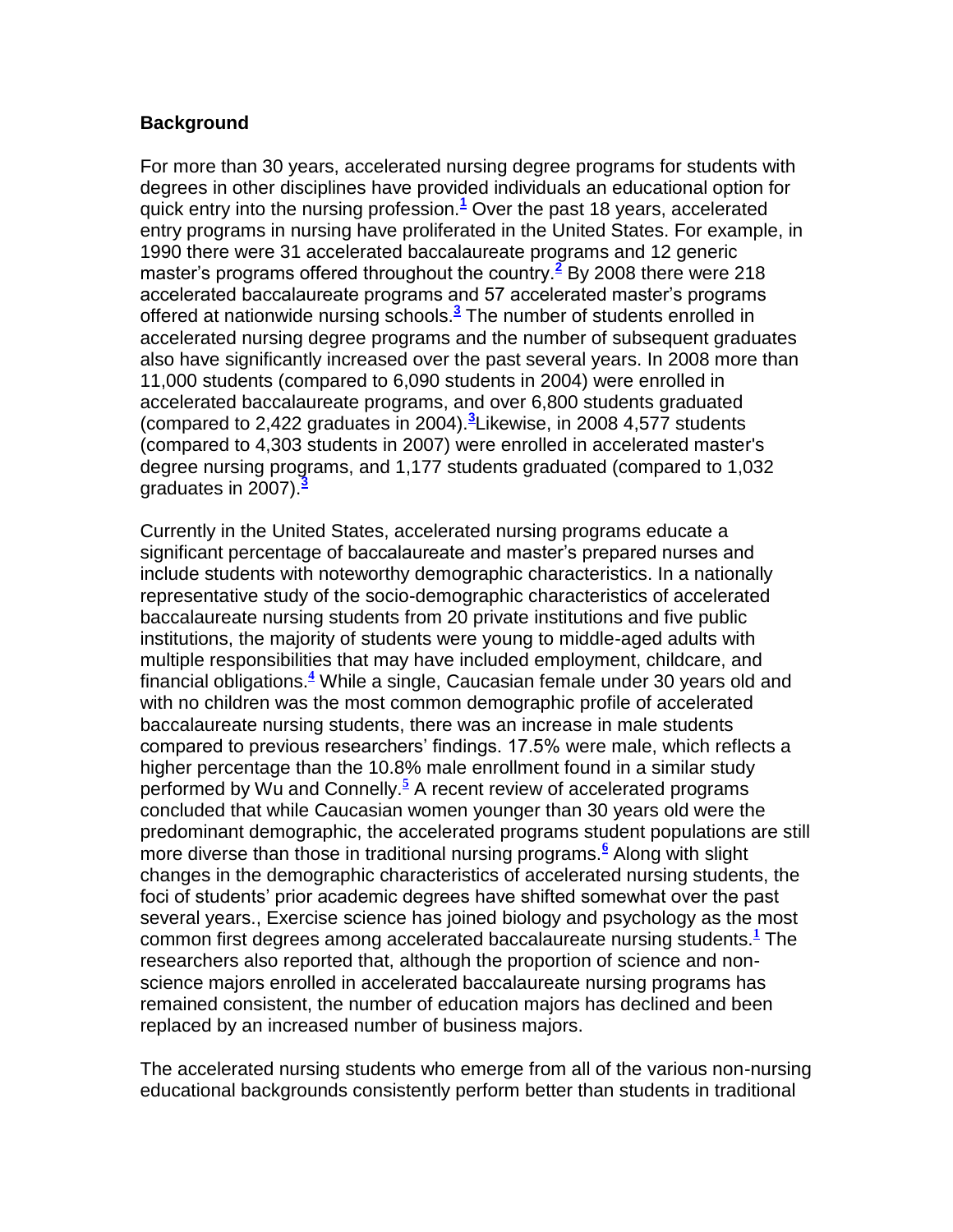nursing degree programs when both groups of students are measured by traditional outcomes[.](http://snrs.org/publications/SOJNR_articles2/n)**<sup>7</sup>** According to findings among study participants in recent investigations, accelerated baccalaureate nursing students are more successful on the NCLEX-RN examination<sup>[8](http://snrs.org/publications/SOJNR_articles2/n)</sup> and score higher than traditional students on the psychiatric Health Education Systems, Inc. (HESI) specialty examination, the pediatric HESI specialty examination, and the HESI Exit Exam.**[9](http://snrs.org/publications/SOJNR_articles2/n)** Although no evidence indicates that particular outcomes for accelerated nursing students are worse than outcomes for traditional nursing students, research findings suggest that accelerated students have high rates of attrition, particularly early in the program.**[8](http://snrs.org/publications/SOJNR_articles2/n)** In a descriptive study of student records from 1998–2003 (N = 71) at a university located in the northeastern region of the United States, attrition rates from the university's accelerated baccalaureate nursing program averaged 10%, with at least half of the attrition rate attributed to the fast pace and intensity of the accelerated nursing curriculum.**[8](http://snrs.org/publications/SOJNR_articles2/n)** Furthermore, research findings indicate that accelerated nursing students commonly experience high levels of stress during their educational program. A recent survey of 137 accelerated baccalaureate nursing students found that two-thirds of the students reported extensive to extreme stress during their condensed nursing education.**[10](http://snrs.org/publications/SOJNR_articles2/n)** However, this must be examined in relation to other students in the same program.

One of the foundational principles of accelerated programs in nursing is to build on previous undergraduate program content and learning experiences, thereby providing "a way for individuals with undergraduate degrees in other disciplines to transition into nursing.<sup>"3</sup> Adhering to this principle, the School of Nursing, located in a large public university in the mid-Atlantic from which our sample was drawn, developed an accelerated second-degree master's degree program in 1992, graduating its first class in 1995.**[11](http://snrs.org/publications/SOJNR_articles2/n)** In 2004 they added an accelerated bachelor's degree program in nursing, and the two programs currently run in tandem with a traditional undergraduate program. In designing the accelerated nursing programs, school officials made a fundamental decision to permit students from diverse educational backgrounds into the programs, with few prerequisite courses required. Although accelerated programs at nationwide universities are an important component of baccalaureate and master's nursing and education programs, few studies have examined the perspectives of students regarding their nursing educational experiences in these programs. In particular, scarcely any research has delved into how prior educational background and previous learning experiences affect accelerated nursing students' educational experience in nursing courses presented early in the programs. Furthermore, researchers have not sought out the perceptions of students from different academic backgrounds about how they use their prior education in the accelerated nursing degree programs and if the students perceive that their previous academic degrees affect their performance in nursing courses presented early in the programs. This information could provide additional data for the ongoing development of improved educational strategies for nurse educators who teach students in accelerated nursing programs. A better understanding of the transition of students from varied academic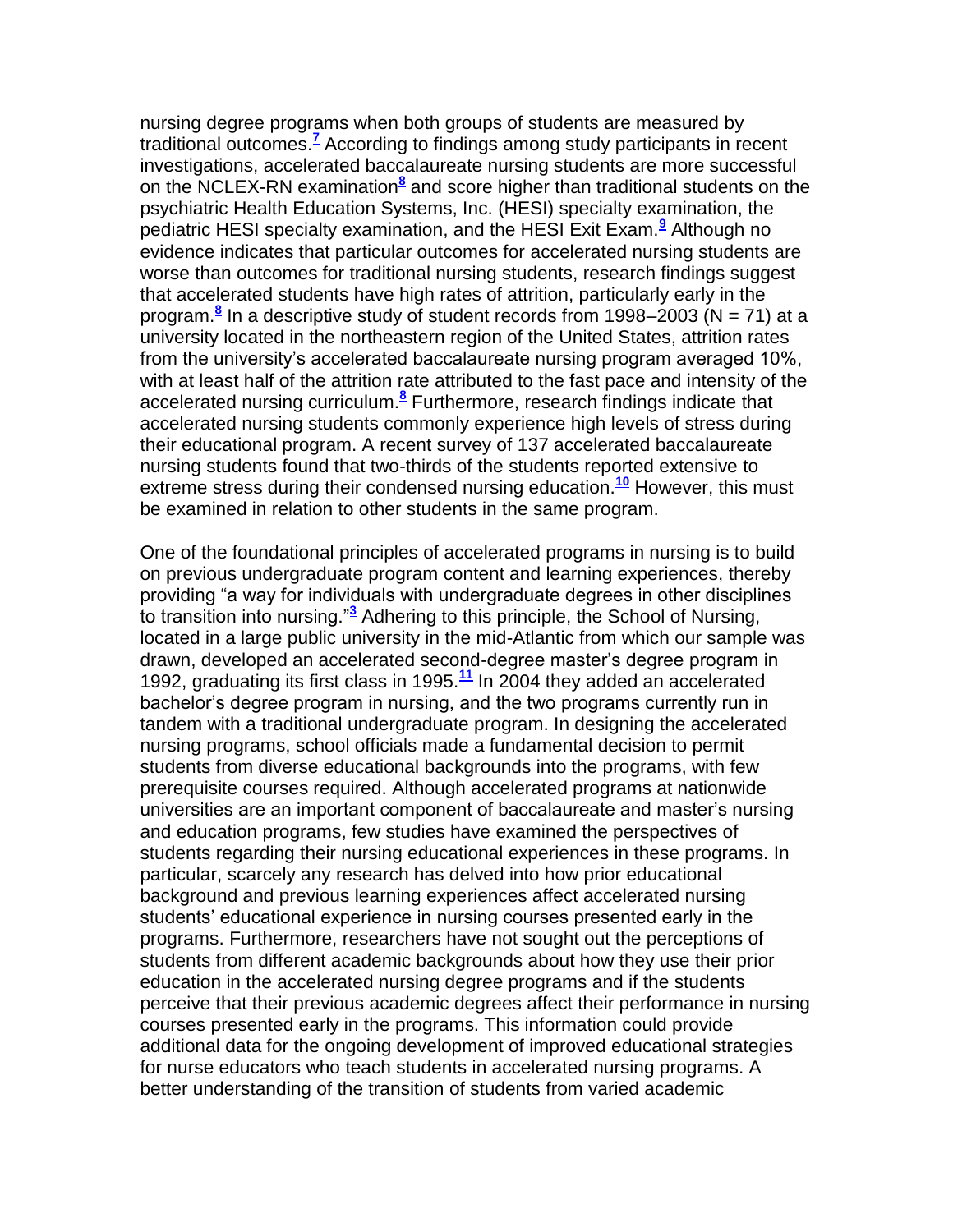backgrounds into nursing educational programs may also improve strategies targeted at reducing attrition and stress among accelerated students. Therefore, the purpose of this study was to examine how the educational backgrounds and the students' perceptions of their educational backgrounds and work experience affected, both positively and negatively, their acculturation into and eventual success in accelerated nursing programs. The study was conducted with two separate cohorts of accelerated students at a School of Nursing in the southeastern region of the United States.

### **Design and Methods**

A descriptive design was used for this study. A 35-item survey was developed by the research team to examine the perceptions of accelerated students regarding their transition from diverse educational backgrounds and levels of work experience into an accelerated nursing program? Specifically, the effect of their undergraduate education and work experience on their transition to nursing education in both the classroom and clinical settings was assessed. Items for the questionnaire were based upon a review of relevant literature on accelerated nursing programs. The survey was pilot tested for readability by five nurses who had graduated from an accelerated program within the past 1-3 years. Modifications to the questionnaire were made based upon their suggestions. Expedited human subjects approval was sought and received from the university institutional review board.

The study was explained to the prospective participants, and informed consent regarding their participation was obtained. The study questionnaire was distributed to accelerated nursing students during a class period at the end of the semester. No identifying information appeared on the questionnaire, and participants were assured that faculty members had no knowledge of individual results. Students' consent to participate in the study was indicated by their completion of the questionnaire. A \$10 gift card raffle was conducted as a gratuity for the participants. Ten gift cards were raffled off at each of the two data collections.

Data were collected from two different cohorts of accelerated nursing students attending the School of Nursing in the fall of 2007 (*n*=65) and spring of 2008 (*n*=70). Cohort 1 was completing the third semester of nursing courses, while Cohort 2 was completing the second semester of nursing courses. SPSS® 14.0 was used for quantitative data analysis of the demographic information, and thematic analysis was used for the short-answer responses.

### **Results**

*Quantitative Analysis*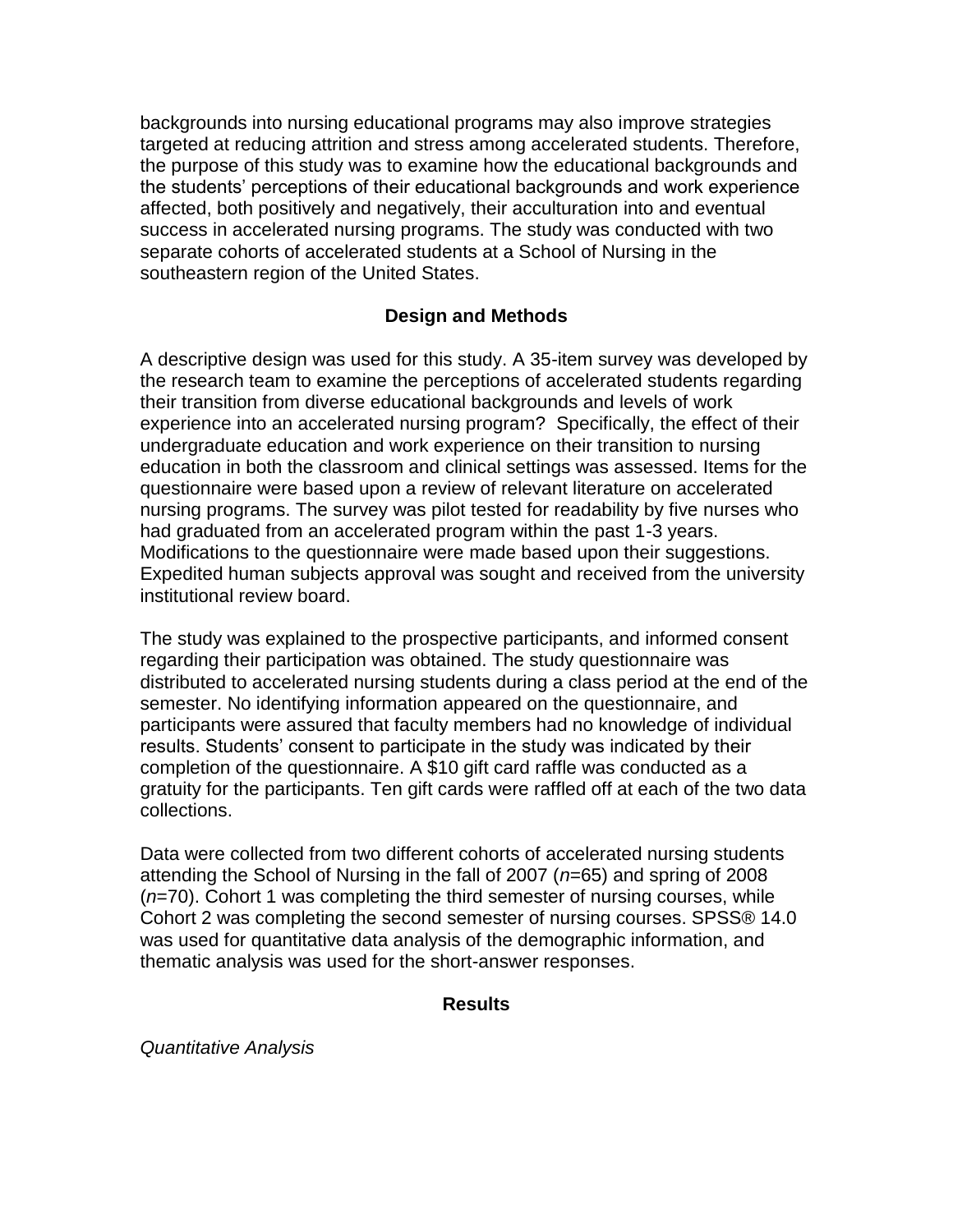The study sample included 135 accelerated nursing students. Most of the participants were under 30 years old and were predominantly Caucasian (see Table 1). Approximately two-thirds of the sample was enrolled in an accelerated baccalaureate program, and one third was enrolled in an accelerated master's program. The majority of participants' previous academic degrees were in health science (*n* = 33, 24.4%), social science (*n* = 36, 26.7%), or basic science (*n* = 32, 23.7%) (see Table 2). Over 50% of the students were less than 3 years out from receiving their first degree, and 80% were less than 6 years out from receiving their first degree. Among the students enrolled in the accelerated master's program, over one half intended to specialize in family health nursing (with a nurse practitioner focus). The educational aspirations of all the accelerated students in the study were quite high; approximately one fourth planned to pursue doctoral-level education in nursing. Participants' perceptions of the difficulty of early nursing courses varied. Most of the students perceived some level of benefit from their previous undergraduate programs (see Table 3). Students who had previously majored in health science and basic science perceived more benefit from their undergraduate degrees in early nursing courses than students who had previously majored in other disciplines.

### *Thematic Analysis*

The study's questionnaire included open-ended questions that asked students to describe how they applied the knowledge base of their prior degree(s) to their early nursing education courses and clinical rotations. Thematic analysis was used to identify patterns of responses in the short-answer responses based on undergraduate majors and levels of work experience of the respondents.

### *Educational Background and Transition into Nursing Education*

Generally, science majors identified commonalities in their previous education and in their current nursing program, which helped ease their transition to early nursing courses.

*Having a biology degree allowed me to understand science, problem-based learning, and body functions/cellular functions, which showed me that nursing would be a great field for me. I studied physics and biomedical engineering."….. "I love physiology and psychology. Nursing is the perfect mix. Nursing science class is easier because of my biology background. Animal science is similar to "human science"—I was already familiar with health, anatomy, science terms, some concepts….*

*My previous degree [in health/behavioral science] allowed me the opportunity to gain insight and interest in both the physiological and psychological aspects of nursing. I was able to organize the material, prepare for class and tests in an appropriate way, etc.*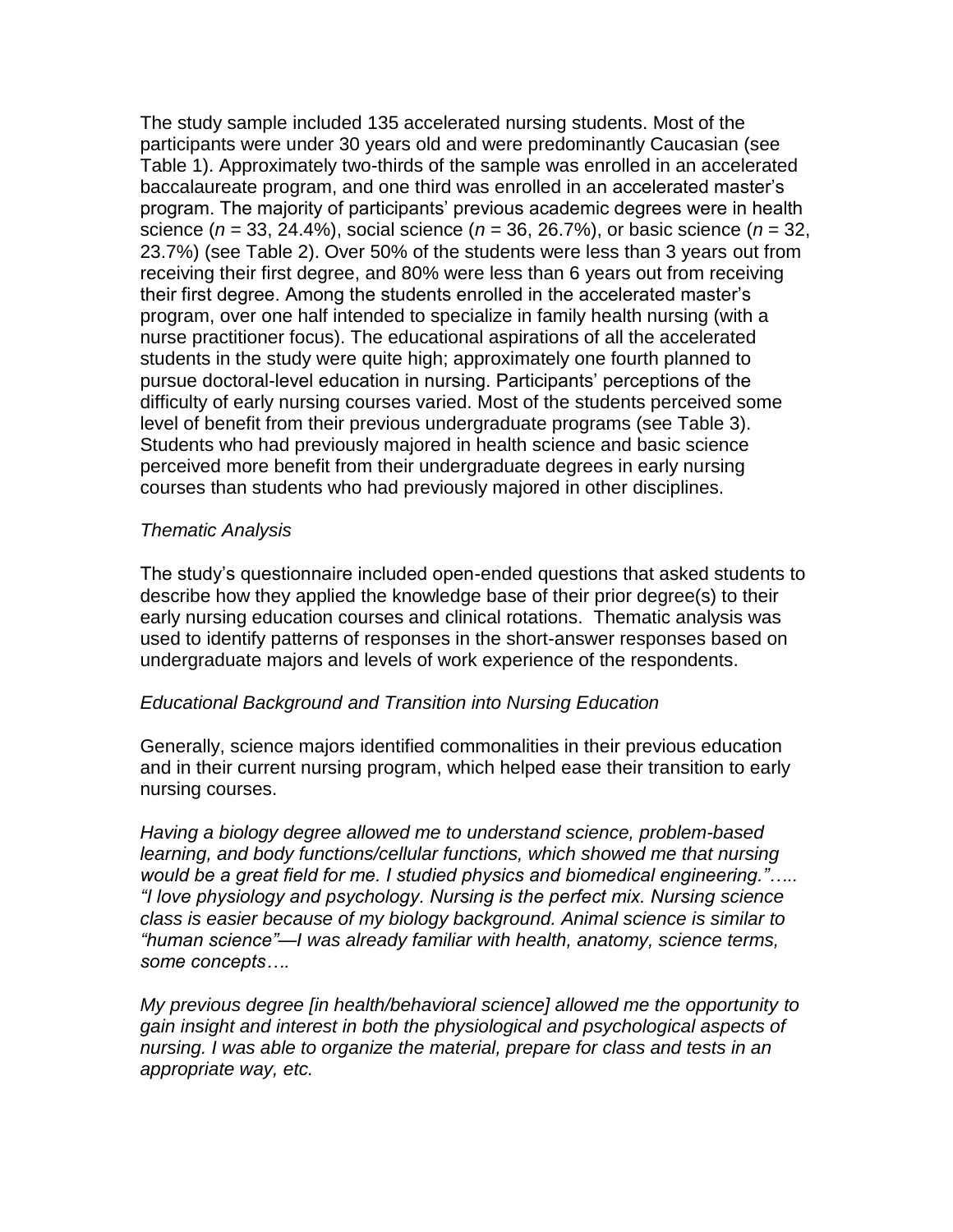#### *[My] love of science and physiology helps to understand disease processes and healing.*

Humanities majors also identified helpful commonalities in their prior degrees and in their current nursing courses, though their commonalities differed from those identified by the science majors. Several humanities majors noted that their prior programs' focus on writing helped prepare them for writing assignments in accelerated nursing courses. An English/literature major claimed her previous degree "helps me to think critically, relate to how people think, anticipate orders, [and] put myself in patients' shoes." Similarly, social science majors reported integrating their knowledge of human groups and individuals into their clinical courses. As one social science major described, "By understanding mental processes and how they affect behavior and physical health, I think I have been more prepared in dealing with my patients in a social/emotional way." Psychology majors felt their prior education prepared them for the principles of psychiatric nursing. Several social science and other humanities majors stated that their prior degrees enhanced their ability to work and effectively communicate with people. For example, a music major eloquently described how music helped her communicate with others in the nursing clinical setting:

#### *Music is nuance and takes a fine degree of observation to do it well. Because of my study of nuance, I understand that people will tell you what is wrong with them and what they need if you carefully observe and interact.*

Several study participants noted that their prior degrees not only provided discipline-specific learning but also instilled a sense of social justice and a passion for the underserved, which facilitated their transition to nursing courses. A sociology major stated that her discipline's focus on issues of social justice, equality, women's health, and on assisting the underserved fit well with her transition to nursing. A criminal justice major reported that her undergraduate program taught her about the community, its inhabitants, and how it works, which made her want to help people. Several psychology majors noted that they wanted a profession that involved working with and assisting people, but in a different role than as a psychologist. An anthropology major stated that her prior degree helped her discover that she wanted to work with diverse groups of people.

Although most respondents identified positive influences of their undergraduate education on their transition to early nursing courses, some participants identified potentially negative or adverse effects of their prior education. Among these participants, several described the need to readjust the ways they studied, learned, and applied information presented in the accelerated nursing curriculum:

*[My] previous experience in school had taught me what I needed to do to be successful. But the information we need to know to do very well in nursing school*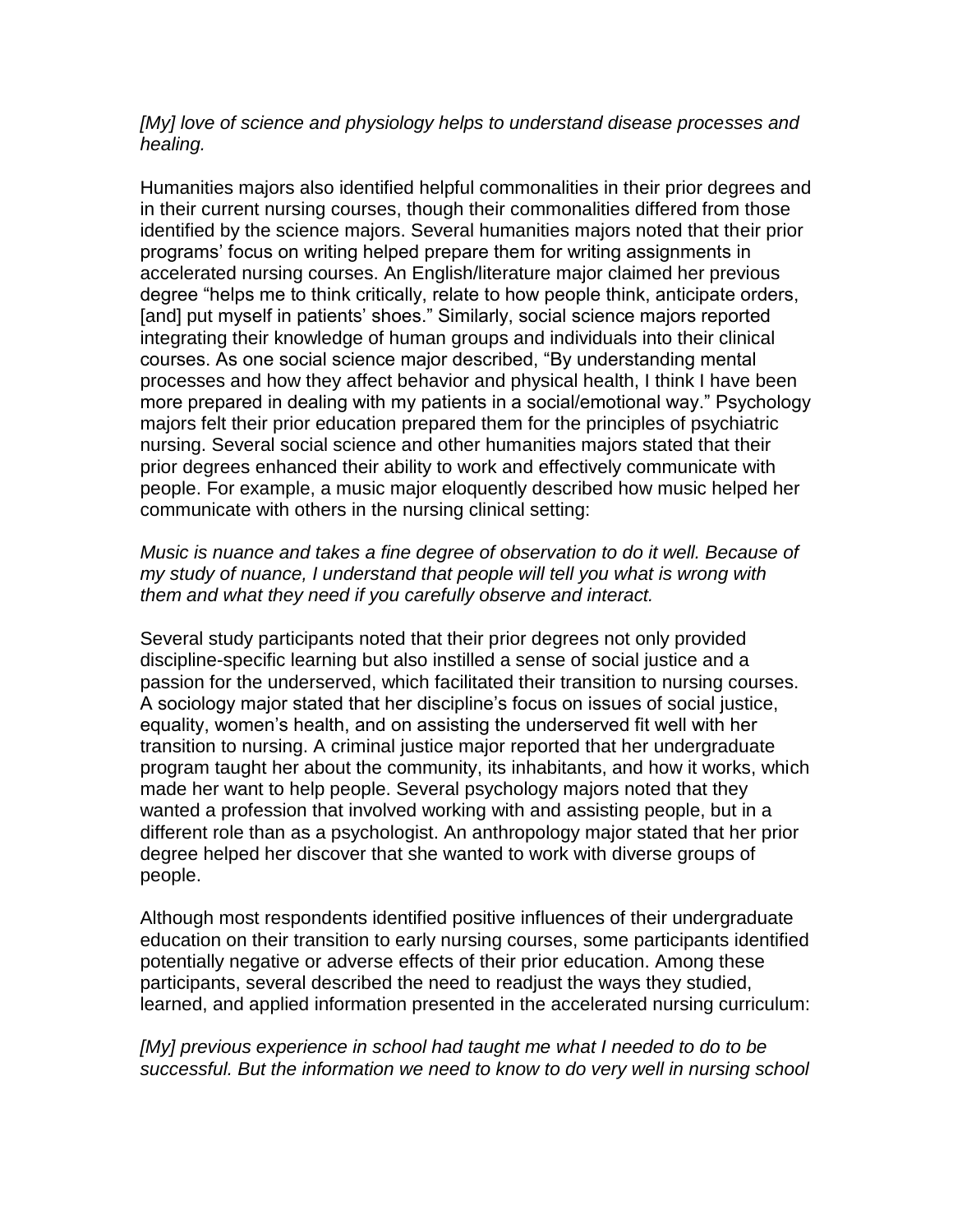*is somewhat more detailed—there is more focus on the "little things" versus "the big picture" in nursing school. That was a switch. Not a bad one—just different.*

*My background in the humanities focused on global understanding, not] interpreting minutiae [as is needed in nursing courses]—rote memorization was not emphasized. My previous degree focused on formal writing through journalism, not health- or biological-based. It makes it difficult to redesign the way you study or understand certain things.*

*I think too analytically/am too rational—nursing courses are very "just learning, don't learn or ask why." I find this very difficult and disappointing.*

*As a basic science major,] I am very analytical and feel frustrated not learning about the biology of health to a molecular level, as one would in medical school.*

Several participants mentioned having difficulty with nursing examinations because the test formats differed from the style of examinations presented in their undergraduate majors. As one student reported, "Exam questions were very different. Sciences: only one correct answer. Nursing: many questions, all right answers, but you have to pick the best or the first.‖ A non-science major stated that she always felt behind in her class work because her prior degree "had nothing to do with nursing." Furthermore, she did not feel prepared for the NCLEX questions and test style because, in her prior degree work, she was tested on knowledge via essays and discussion, not through multiple-choice tests. Another participant stated, "[My] degree and science classes were based on concrete knowledge and reflection. The tests here are NCLEX style. Nursing is a different way of thinking—especially on tests."

#### *Work experience and Transition into Nursing Education*

In addition to some perceived disadvantages that their prior degrees had on their nursing examination performance, some participants believed that their life events or experiences adversely affected their transition into nursing education. For example, as one student noted, "Being out of school for so long was a disadvantage—I had to relearn how to study.‖ Similarly, another student described having to readjust her lifestyle:

#### *I graduated from college 4 years ago. I have since built a life and made personal commitments that are hard to maintain in the "crazy" life of being a student. Because I graduated so long ago, this has been a hard adjustment.*

Several students also reported having difficulty adapting to the novice role or to the clinical setting's structured environment. For example, one participant stated, ―Sometimes it's difficult to ‗start over' and be treated as though we know nothing by some faculty/nurses." Another student described having worked in free, autonomous positions and, consequently, found that "some of the hospital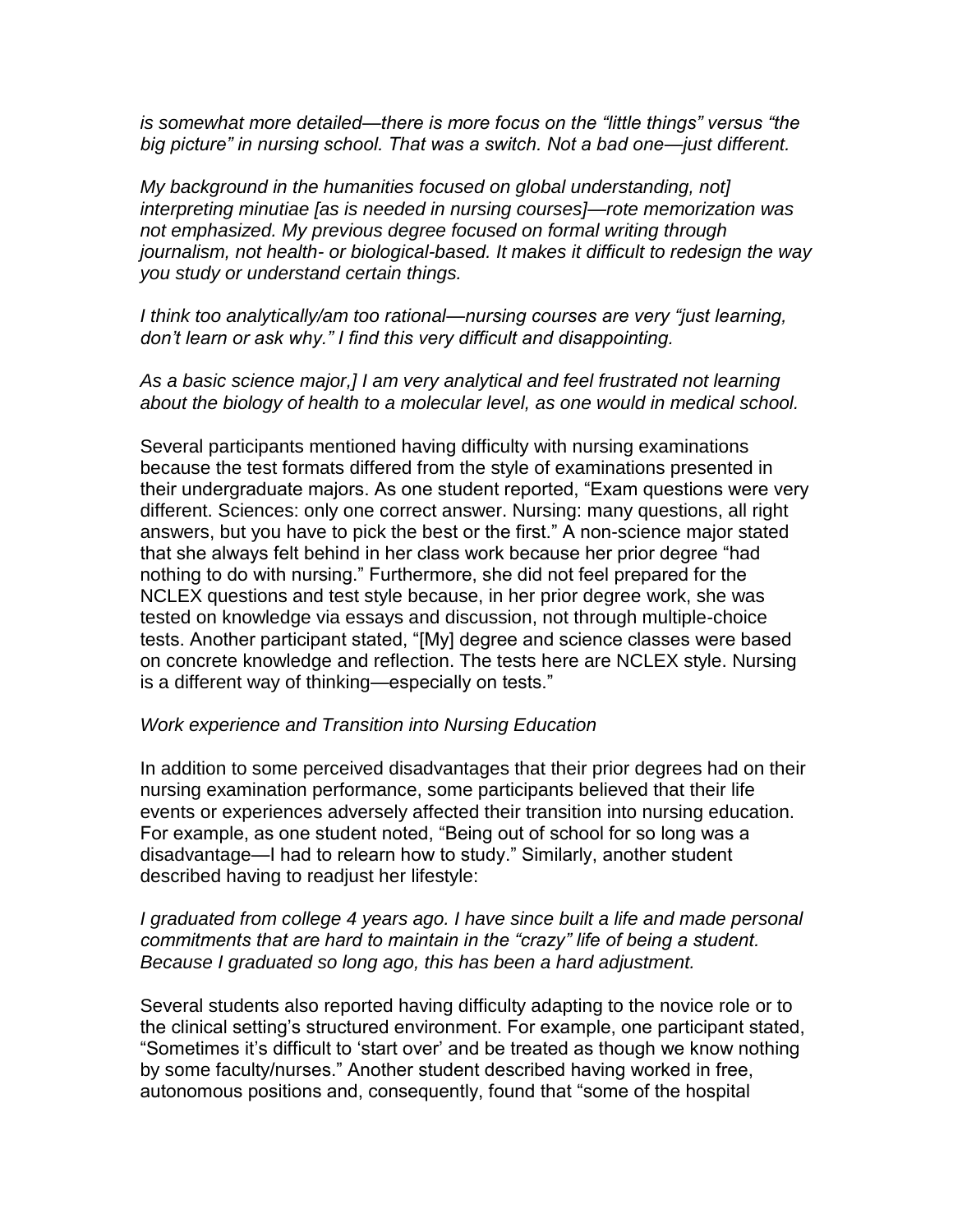structure makes no sense to me." Other participants also described the adverse financial impact of two educational processes. As one student noted, "I have to pay back loans for both programs now (financially).‖ Only one participant mentioned that technological innovations such as Blackboard and online library searches posed a difficulty in the transition to accelerated nursing courses.

Other participants who did not immediately enroll in an accelerated program after completing an undergraduate degree in another field identified positive influences of their work and volunteer experiences on their transition into nursing education. These participants commented that their time away from school in the "working" world" helped them to develop a sense of maturity, professionalism, and attention to detail. As one student stated, "I have more life experience—I know how to deal effectively with different people; being aware of hospital 'politics' and knowing how to get things done without upsetting others." Students who had worked in a clinical arena, usually in a hospital or an emergency medical setting, identified their experience as particularly beneficial in their transition to an accelerated nursing program. Many stated that their previous emergency medical technician experience made learning basic skills easier and less intimidating. They noted a high level of comfort in assessing and interviewing patients, which eased their transition into nursing. Several participants also identified the benefit of learning how to manage conflict and work in teams during their employment after their bachelor's degree program.

# **Discussion and Implications for Practice**

Respondents' comments suggest that their initial approach to the nursing curriculum is heavily influenced by the epistemic models of their previous discipline. Students report that it is difficult to "*redesign the way you study or understand certain things"* For example, the music major is looking for the nuances and how *"people will tell you what is wrong with them and what they need if you carefully observe and interact."* Students with biology or previous health science backgrounds see the similarities in problem solving and basic physiological processes. The study's findings suggest that, despite benefits derived from varied academic backgrounds and life experiences that help ease students' early transition to accelerated nursing programs, the students' previous education and life experiences also present challenges that may hinder their success and, consequently, negatively affect the outcome of accelerated nursing programs.

### *Perceived Advantages and Disadvantages of Academic Background*

Findings from the present study reveal that, during their transition to the early courses of an accelerated nursing program, science majors and humanities majors both benefit, albeit from different perspectives and in different ways, from their previous education. Among the participants in this study, science majors particularly students who had majored in basic science and health science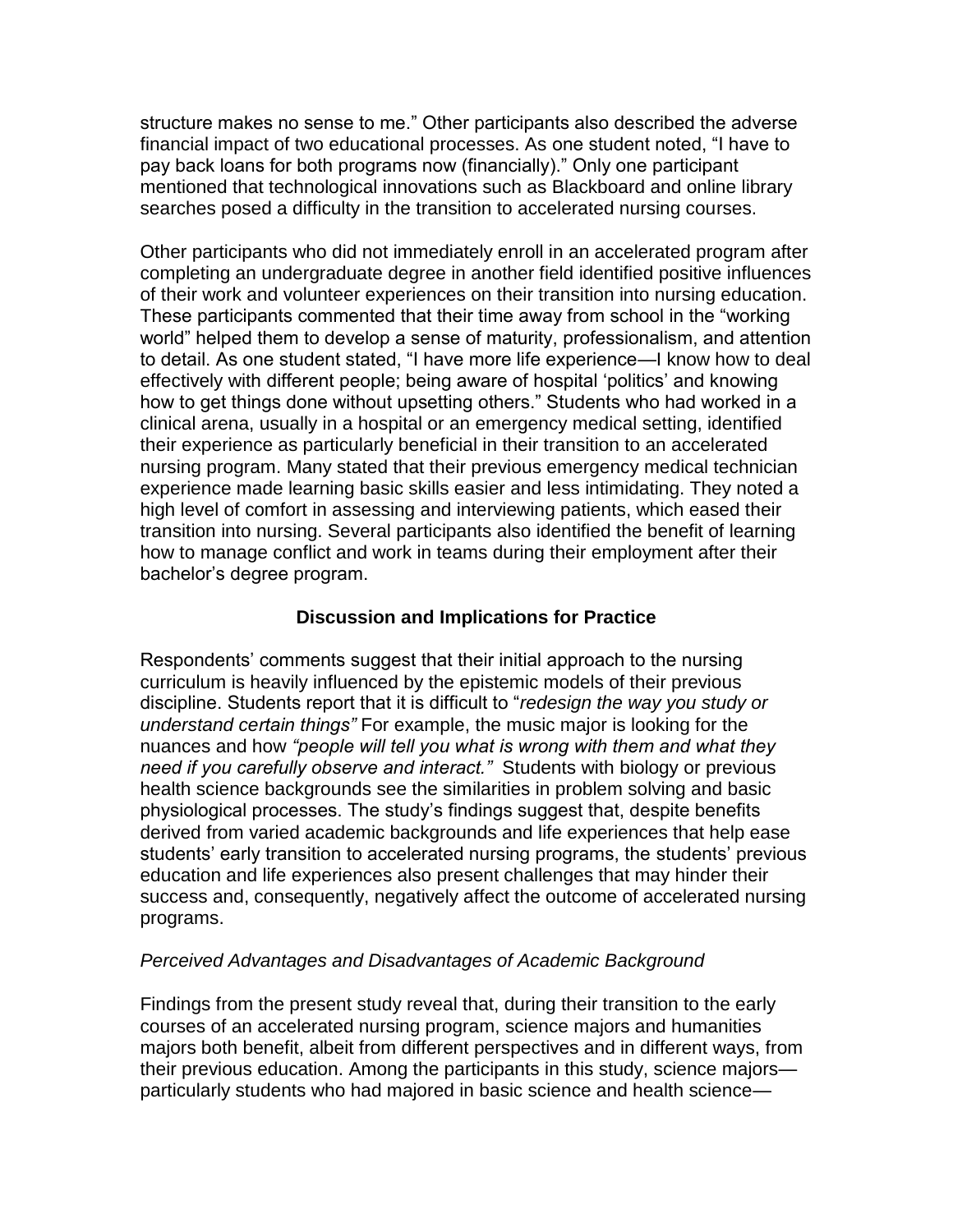claimed their academic background helped them easily understand the variety of scientific terms and concepts presented in early nursing courses (e.g., disease processes, anatomy, pathophysiology, and health assessment). With their basic knowledge in topics such as biology, behavioral science, health, chemistry, and physiology, science majors' general educational background is an asset during their transition to an accelerated nursing program.

Similarly, this study's findings suggest that humanities majors also benefit from particular aspects of their academic backgrounds that help them adapt to the early demands of an accelerated nursing program. However, compared to their colleagues with science-based degrees, humanities majors rely on different sets of skills and knowledge that assist their transition. In the present study, students who had majored in disciplines such as literature, music, psychology, social science, and anthropology reported that, in the nursing clinical settings, they were able to understand the nuances of individual and group behavior and to use their skills to effectively communicate with patients in both a professional and personal way. Their comments on the study's questionnaire indicated that they thoughtfully appraised the clinical environment and the intra- and interpersonal aspects of nursing. Findings in the study also reveal that, compared to science majors, humanities majors may require more time to learn scientific terms and concepts. However, based on their academic background and writing skills, humanities majors may be more comfortable with and better prepared than science majors to complete accelerated nursing programs' intensive writing assignments.

Although accelerated nursing students benefit from specific advantages derived from their previous science or humanities degrees, they also encounter particular difficulties in adapting to nursing curriculum and examinations due to the learning methods and requirements that differ from their prior educational programs. In the current study, students whose educational background focused on general analysis and discussion as ways to assimilate and convey information reported having to adjust their study habits in order to concentrate on methods of "rote memorization" and attention to minute details and facts presented without question in early nursing courses. Also, because their previous educational programs had prepared them for essay- and discussion-style responses to test questions, some students described difficulties in adapting to the multiple-choice style of tests in accelerated nursing courses and in the NCLEX-RN. The extra time that accelerated nursing students must often devote to modifying their study habits, their learning methods, and their test-taking skills may increase their stress levels and, consequently, may limit their ability to meet the demands and intensity of early courses, tests, and certification examinations in accelerated nursing programs.

Based on the students' perceptions reported in this study, nursing educators are encouraged to consider the educational backgrounds of students, particularly during the transition into nursing education. For example, classroom teachers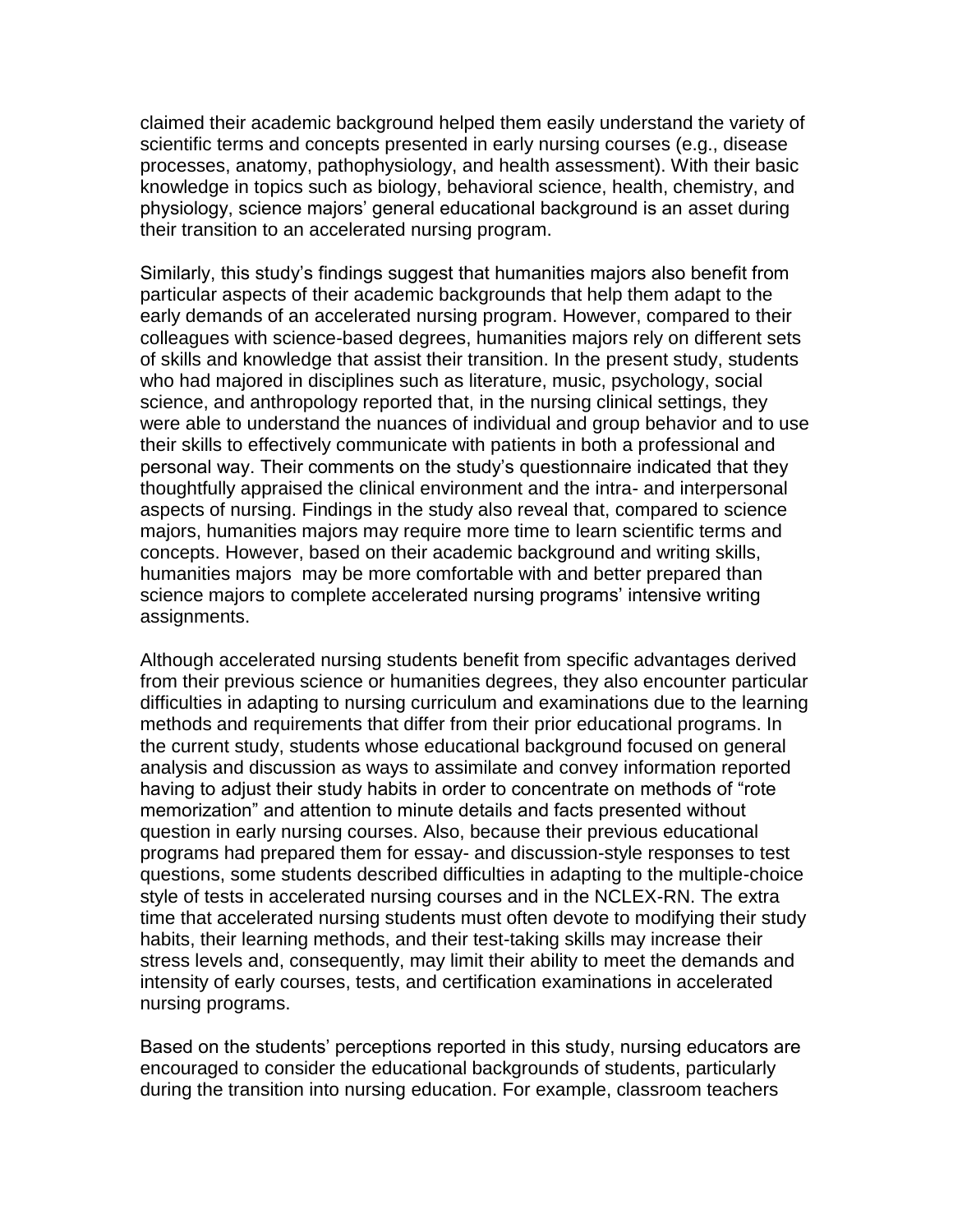can take in consideration the fact that it may take longer for a student who is less familiar with biology and chemistry to transition into pathophysiology and health assessment content areas. Students with backgrounds in humanities and social science may have different perceptions of the assignments than students with a basic science educational background and may perceive a higher level of difficulty in the science-based courses. Nursing educators are encouraged to address students' difficulties in adjusting their study habits and test-taking skills to meet the intense demands of an accelerated nursing program.

#### *Perceived Advantages and Disadvantages of Prior Life and Work Experiences*

In addition to both the advantages and disadvantages of their academic backgrounds, accelerated nursing students are also affected by their prior life and work experiences that may either enhance or hinder their transition into nursing education. Based on the perceptions of participants in this study, students who spend time in the workforce—especially in hospital and emergency medical settings—before enrolling in accelerated nursing programs often have valuable skills that enhance their transition into early nursing courses. Because of their previous work experiences, they not only have an increased sense of maturity and professionalism but also a comfortable level of confidence in their ability to work with others, manage conflict, and communicate with patients.

However, results from the present study also suggest that students who do not immediately enroll in an accelerated nursing program after completing a degree in another field often perceive difficulties in readjusting to the student lifestyle and meeting the demands of intensive nursing courses. They must not only relearn study habits and acquire new learning skills but must also become accustomed to being novices and to acknowledging their low-ranking status in both the classroom and the structured, hospital-based clinical environments of nursing education. Additionally, they often face the financial burden of having to pay student loans for both their previous education and their current nursing program. These difficulties likely increase the students' level of stress and, thus, are worth noting when developing new strategies that improve accelerated nursing students' learning experience.

Unlike older students who return to school after taking time off from obtaining their previous degree, younger students who proceed directly from a non-nursing undergraduate degree program to an accelerated nursing program often benefit from the continuity of study habits and school routines. However, their relative youth and inexperience may present challenges for them in the classroom and clinical arena of nursing. In the present study, over 20% of the participants were direct-entry students from their prior undergraduate degree into nursing. With little work experience, their educational transition into nursing can be difficult, particularly if the expectations of nursing school are quite different than those they encountered in their undergraduate program. Thus, direct-entry students may have educational and life experience needs that warrant special attention.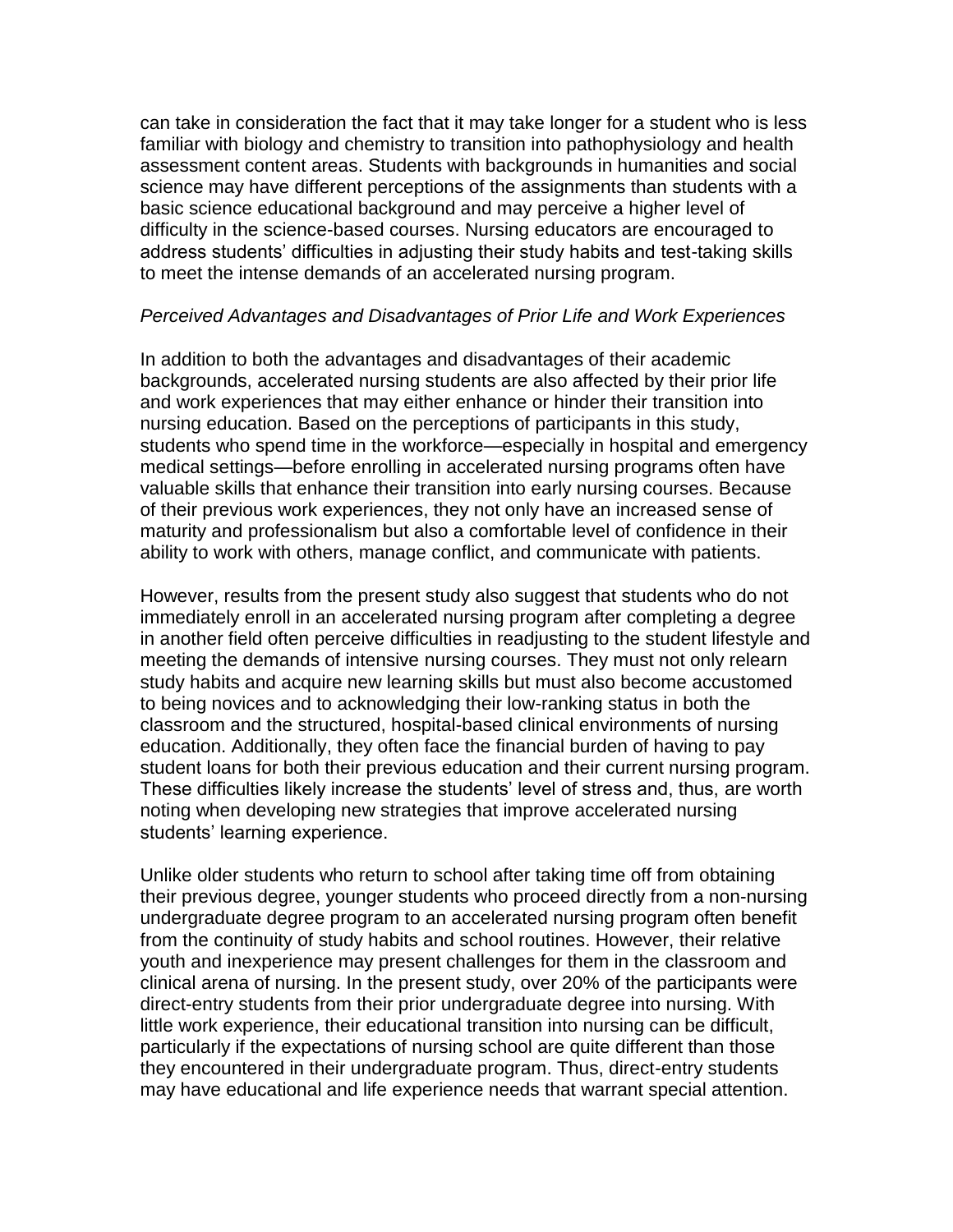#### **Conclusion**

Participants in this investigation were eager to take part in the study and to share perceptions of their experience as accelerated nursing students. Their eagerness to communicate their views and perceptions, both positive and negative, and the findings derived from their outlooks suggest the need for nurse educators to develop a better understanding of particular factors that influence accelerated students' transition to nursing education. With an increased understanding, nurse educators can improve educational strategies that address accelerated students' specific concerns, enhance their learning experience, and strengthen the outcomes of accelerated nursing programs.

To help students adjust to the rigors of accelerated nursing programs and, at the same time, draw upon their skills derived from prior experiences in the workforce and from previous education, nursing educators are encouraged to improve their understanding of accelerated students' developmental processes associated with returning to school and adapting to the demands of nursing education. A model for predicting the adaptation of accelerated students, such as Shane's returningto-school syndrome model,**[12](http://snrs.org/publications/SOJNR_articles2/n)** may assist both faculty members and students in better understanding the developmental processes associated with return to school and entry into nursing education. The study that applied Shane's model to an accelerated nursing program noted that returning to school is associated with the stages of honeymoon, conflict, and reintegration.**[13](http://snrs.org/publications/SOJNR_articles2/n)** Adaptation of such a model could be a way to educate both faculty members and students about ―expected‖ stress and to normalize and make explicit the challenges inherent in being a student in an accelerated nursing program. By considering the usual stages of adaptation and developing a better understanding of how students from different educational backgrounds and levels of work and life experience adapt to assignments and expectations in early nursing courses, it may be possible to decrease attrition and reduce stress levels of accelerated students in early nursing courses.

### **Recommendations for Future Study**

Participants in the current study were limited to accelerated nursing students in their second or third semester of classes in one nursing program provided by a university located in the southeastern United States. Future investigations that focus on a broader geographic sample and a longitudinal approach are recommended. A focus on students in accelerated nursing programs over time may assist in understanding whether students' perceptions are static or whether their initial perceptions of how their prior education and experiences facilitate their entry into nursing education may change with additional time and perspectives. Perhaps the more important future question is how graduates ultimately blend and incorporate their previous disciplinary knowledge in the practice of nursing and health care. Thus a retrospective study of graduates who have been in nursing long enough to reach a stage of expertness might be of the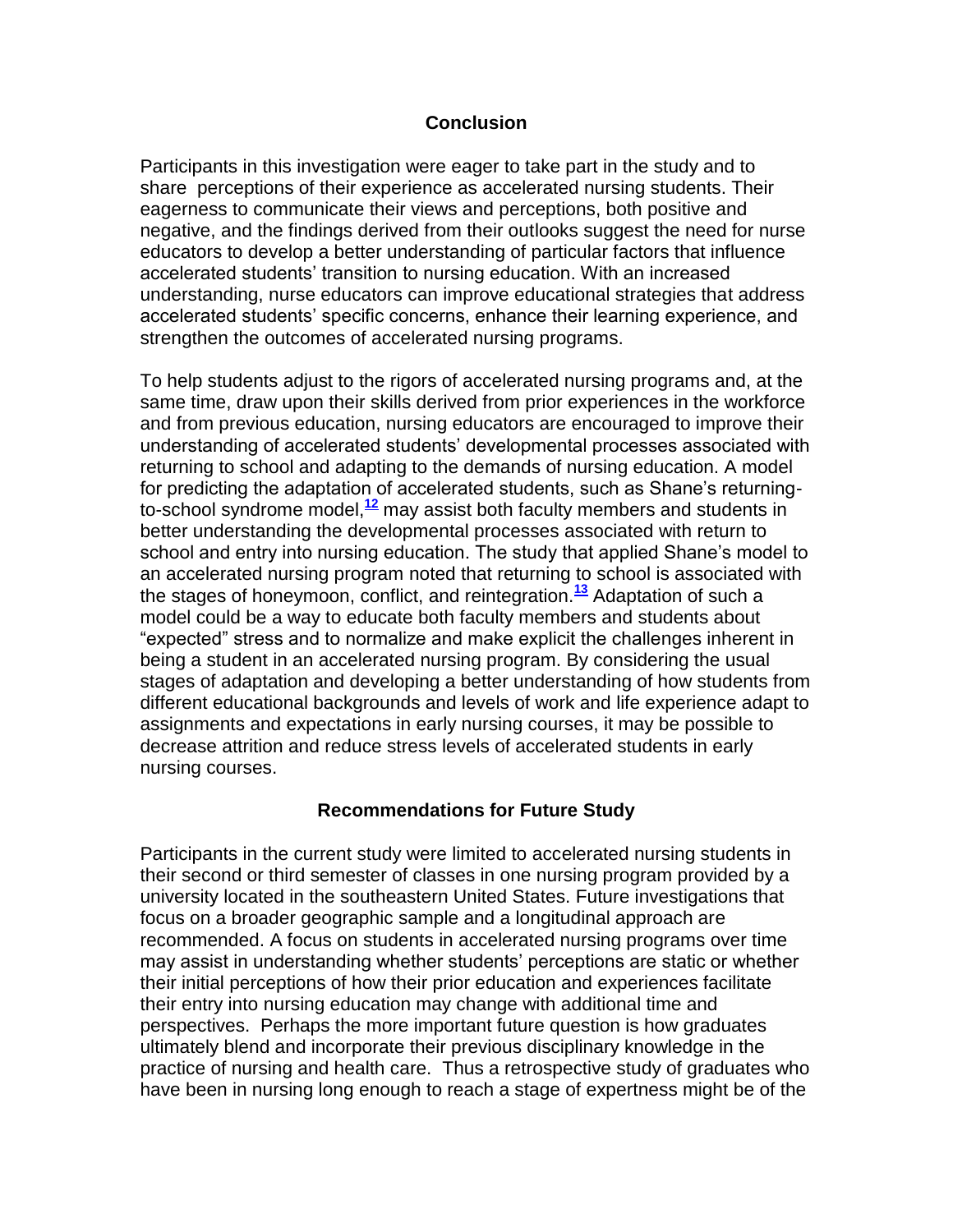greatest assistance. The increased knowledge obtained from future studies may help improve educational strategies for accelerated nursing students, who compose a growing proportion of the university-educated nursing workforce and of potential nurse educators in the future.

# **References**

- 1. Seldomridge, L.A., & DiBartolo, M.C. (2007). The changing face of accelerated second bachelor's degree students. *Nurse Educator, 32*(6), 240–245.
- 2. American Association of Colleges of Nursing [AACN]. (2002, August). Accelerated programs: The fast-track to careers in nursing [updated April 2008]. *AACN Issue Bulletin.* Retrieved April 20, 2009, from <http://www.aacn.nche.edu/Publications/Issues/Aug02.htm>.
- 3. American Association of Colleges of Nursing. (2009, February 20). *Fact sheet: Accelerated baccalaureate and master's degrees in nursing*. Retrieved April 20, 2009, from <http://www.aacn.nche.edu/Media/FactSheets/AcceleratedProg.htm>.
- 4. Siler, B., DeBasio, N., & Roberts, K. (2008). Profile of non-nurse college graduates enrolled in accelerated baccalaureate curricula: Results of a national study. *Nursing Education Perspectives, 29*(6), 336–341.
- 5. Wu, C.Y., & Connelly, C.E. (1992). Profile of nonnurse college graduates enrolled in accelerated baccalaureate nursing programs. *Journal of Professional Nursing, 8*(1), 35–40.
- 6. Penprase, B., & Koczara, S. (2009, February). Understanding the experiences of accelerated second-degree nursing students and graduates: a review of literature. *Journal of Continuing Education in Nursing*, *40*(2), 74-78. Retrieved May 5, 2009, from CINAHL Plus with Full Text database.
- 7. Cangelosi, P.R., & Whitt, K.J. (2005). Accelerated nursing programs: What do we know? *Nursing Education Perspectives, 26*(2), 113–116.
- 8. Seldomridge, L.A., & DiBartolo, M.C. (2005). A profile of accelerated second bachelor's degree nursing students. *Nurse Educator, 30*(2), 65– 68.
- 9. Bentley, R. (2006). Comparison of traditional and accelerated baccalaureate nursing graduates. *Nurse Educator, 31*(2), 79–83.
- 10.Hegge, M., & Larson, V. (2008). Stressors and coping strategies of students in accelerated baccalaureate nursing programs. *Nurse Educator, 33*(1), 26–30.
- 11.White, K., Wax, W., & Berrey, A. (2000). Accelerated second degree advanced practice nurses: How do they fare in the job market? *Nursing Outlook, 48*(5), 218–222.
- 12.Shane, D. L. (1983). *Returning to school: A guide for nurses.* Englewood Cliffs, NJ: Prentice Hall.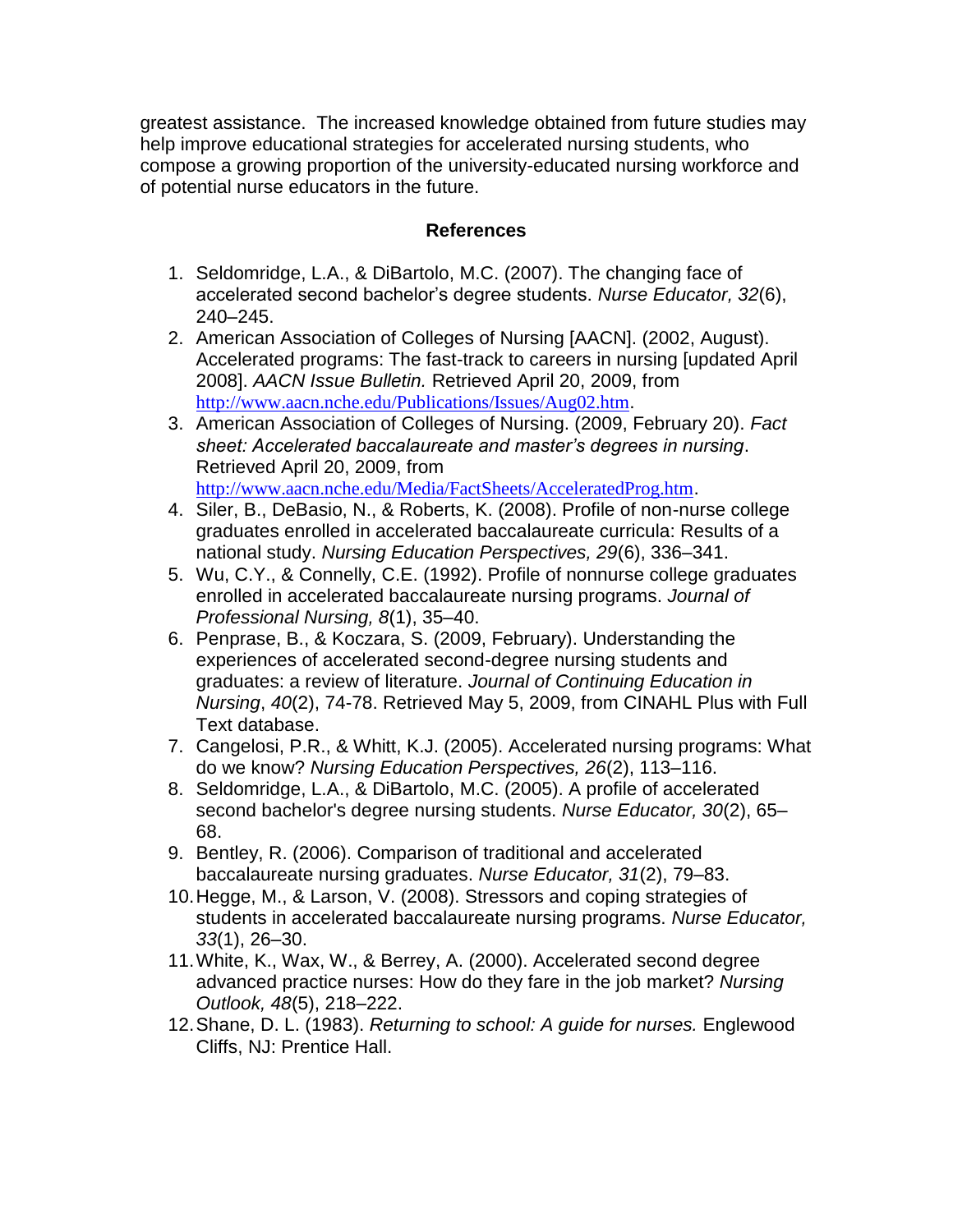13.Utley-Smith, Q., Phillips, B., & Turner, K. (2007). Avoiding socialization pitfalls in accelerated second-degree nursing education: The returning-toschool syndrome model. *Journal of Nursing Education, 46*(9), 423–426.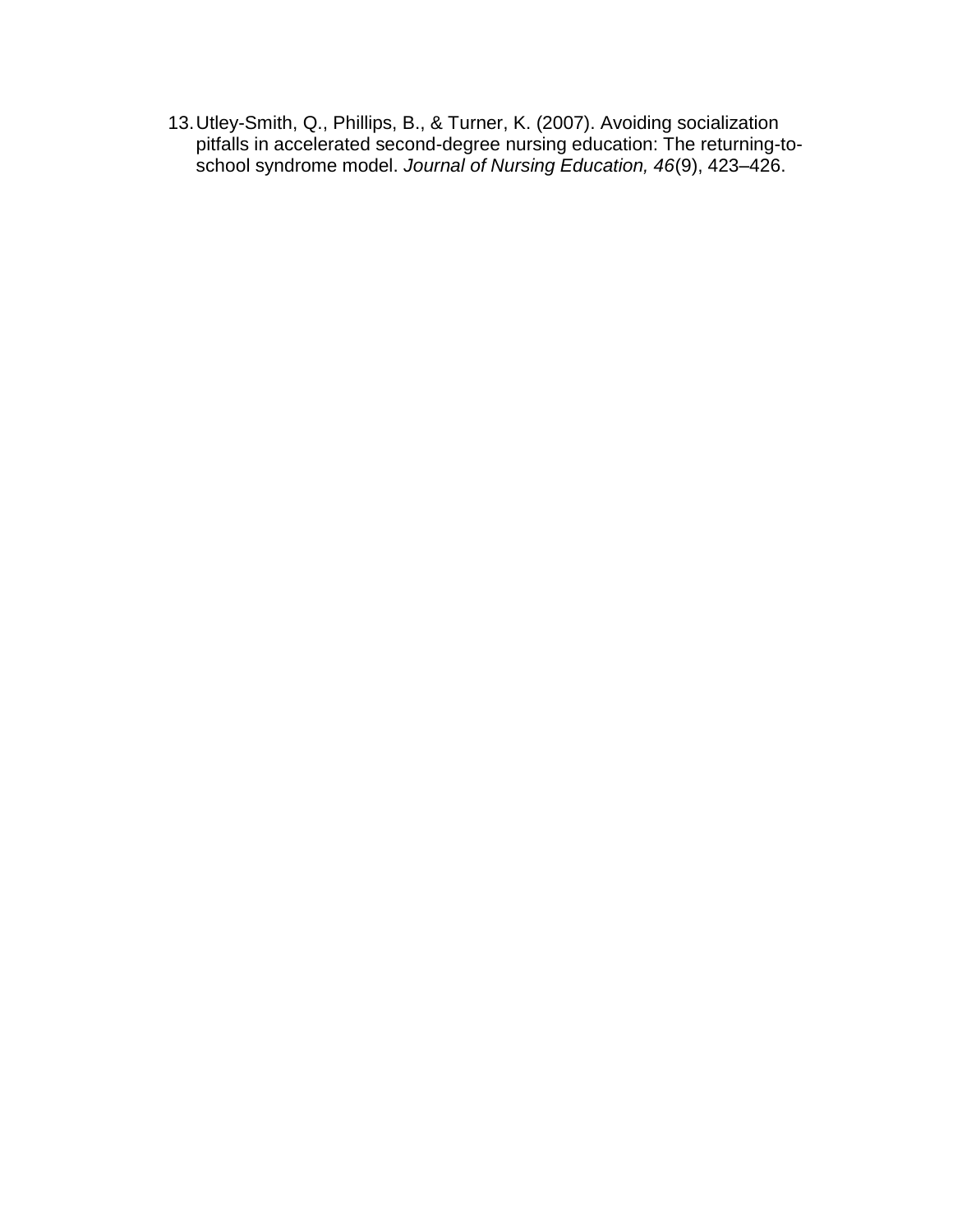# **Table 1. Demographics**

| <b>Gender</b>                                    |              |
|--------------------------------------------------|--------------|
| Male                                             | 12 (8.9%)    |
| Female                                           | 110 (81.5%)  |
| Not reported                                     | 13 (9.6%)    |
| <b>Ethnicity</b>                                 |              |
| White, non-Hispanic                              | 108 (80%)    |
| African American                                 | 5(3.7%)      |
| Hispanic                                         | $3(2.2\%)$   |
| Hispanic & White                                 | 1(.7%)       |
| Asian                                            | 1(.7%)       |
| <b>Biracial</b>                                  | $1(.7\%)$    |
| Russian                                          | 1(.7%)       |
| W.A.S.P.                                         | 1(.7%)       |
| Not reported                                     | 14 (10.3%)   |
| Age                                              |              |
| Under30 years old                                | 103 (76.2%)  |
| $31 - 35$ years old                              | $8(5.8\%)$   |
| Over 35 years old                                | $9(6.6\%)$   |
| Not reported                                     | $15(11.1\%)$ |
| <b>Previous Degree</b>                           |              |
| <b>Health Sciences</b>                           | 33 (24.4%)   |
| <b>Basic Sciences</b>                            | 32 (23.7%)   |
| Arts                                             | $8(5.9\%)$   |
| Humanities                                       | 19 (14.1%)   |
| Law                                              | $2(1.5\%)$   |
| Social or Psychological Sciences                 | 36 (26.7%)   |
| <b>Business</b>                                  | $3(2.2\%)$   |
| Not reported                                     | $2(1.5\%)$   |
| <b>Years since first degree</b>                  |              |
| Less than 1 year ago                             | 23 (17%)     |
| 1-3 years ago                                    | 53 (39.3%)   |
| More than 3 years ago but less than 6 years ago  | 33 (24.4%)   |
| More than 6 years ago but less than 10 years ago | 14 (10.4%)   |
| More than 10 years ago                           | $10(7.4\%)$  |
| Not reported                                     | $2(1.5\%)$   |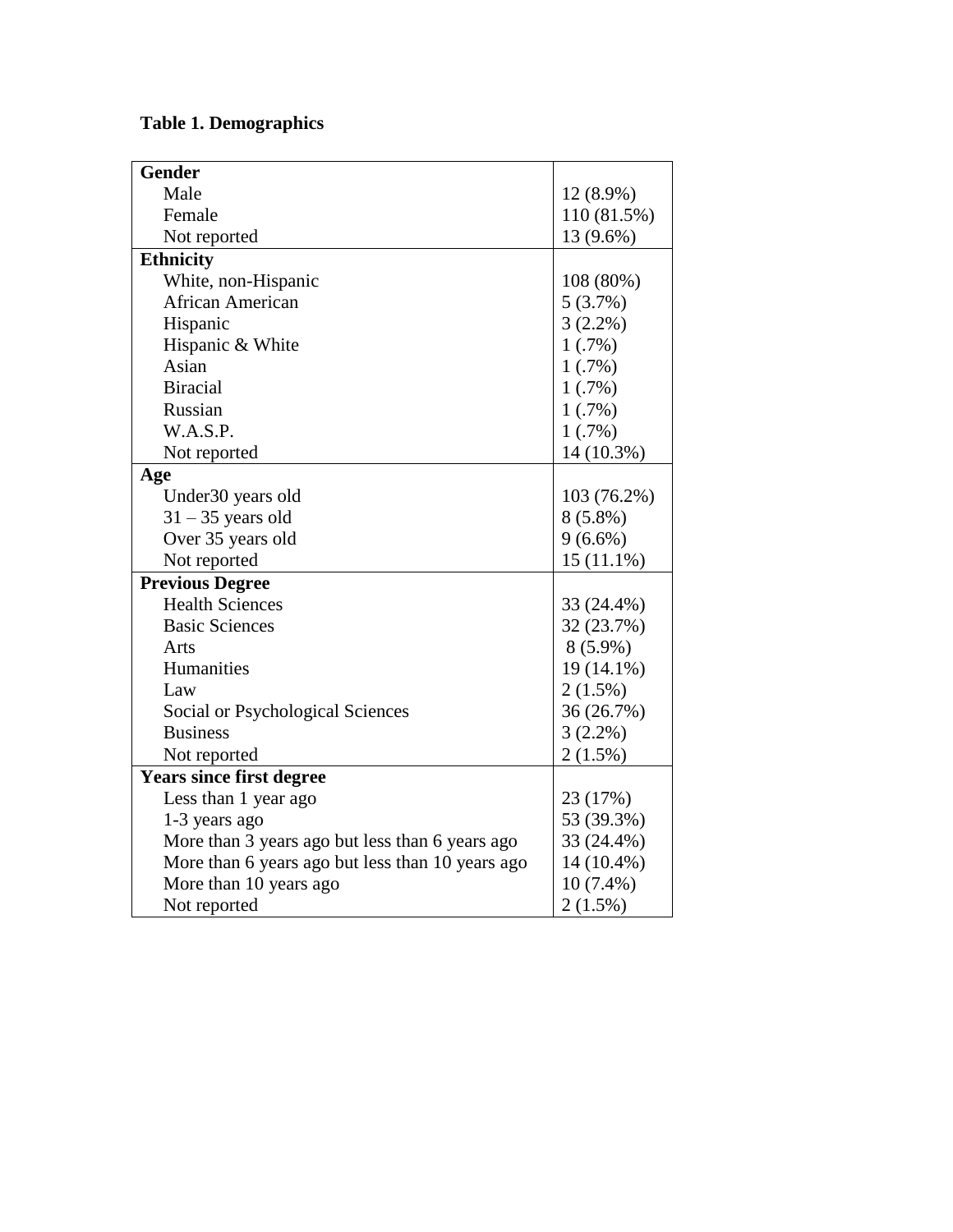| <b>Accelerated Baccalaureate nursing student</b>   |                          |
|----------------------------------------------------|--------------------------|
| Yes                                                | 91 (67.4%)               |
| N <sub>0</sub>                                     | 43 (31.9%)               |
| Not reported                                       | 1(.7%)                   |
| <b>Accelerated Masters nursing student</b>         |                          |
| Yes                                                | 48 (35.6%)               |
| N <sub>0</sub>                                     | 86 (63.7%)               |
| Not reported                                       | 1(.7%)                   |
| <b>Intended Specialty</b>                          |                          |
| <b>Family Health Nursing</b>                       | 26 (19.3%)               |
| <b>Adult Health Nursing</b>                        | $8(5.9\%)$               |
| Women's Health Nursing                             | $8(5.9\%)$               |
| <b>Pediatric Nursing</b>                           | 5(3.7%)                  |
| <b>Psychiatric Mental Health Nursing</b>           | 4(3.0)                   |
| Not reported                                       | 84 (62.2%)               |
| Number of semesters enrolled in an accelerated     |                          |
| nursing program                                    |                          |
| 1 semester                                         | $2(1.5\%)$               |
| 2 semesters                                        | 68 (50.4%)               |
| 3 semesters                                        | 63 (46.7%)               |
| Not reported                                       | 2(1.5%)                  |
|                                                    |                          |
| Did you practice another profession or work in the |                          |
| area of your degree?                               |                          |
| Yes                                                | 78 (57.8%)               |
| N <sub>0</sub>                                     | 55 (40.7%)               |
| Not reported                                       | $2(1.5\%)$               |
| How long ago did you practice in another           |                          |
| profession or work in the area of your degree?     |                          |
| Less than 1 year ago                               | 30 (22.2%)               |
| 1-3 years ago                                      | 41 (30.4%)               |
| More than 3 years ago but less than 6 years ago    | 17 (12.6%)               |
| More than 6 years ago but less than 10 years ago   | $6(4.4\%)$               |
| More than 10 years ago                             | $10(7.4\%)$              |
| Not reported                                       | 31 (23%)                 |
| How much clinical experience did you have in a     |                          |
| health care setting?                               |                          |
| Less than 1 year ago                               | 50 (37.0%)               |
| 1-3 years ago                                      | 40 (29.6%)               |
| More than 3 years ago but less than 6 years ago    | 27 (20.0%)               |
| More than 6 years ago but less than 10 years ago   | 12 (8.9%)                |
| More than 10 years ago<br>Not reported             | $3(2.2\%)$<br>$3(2.2\%)$ |

**Table 2. Characteristics of Accelerated Program Students**